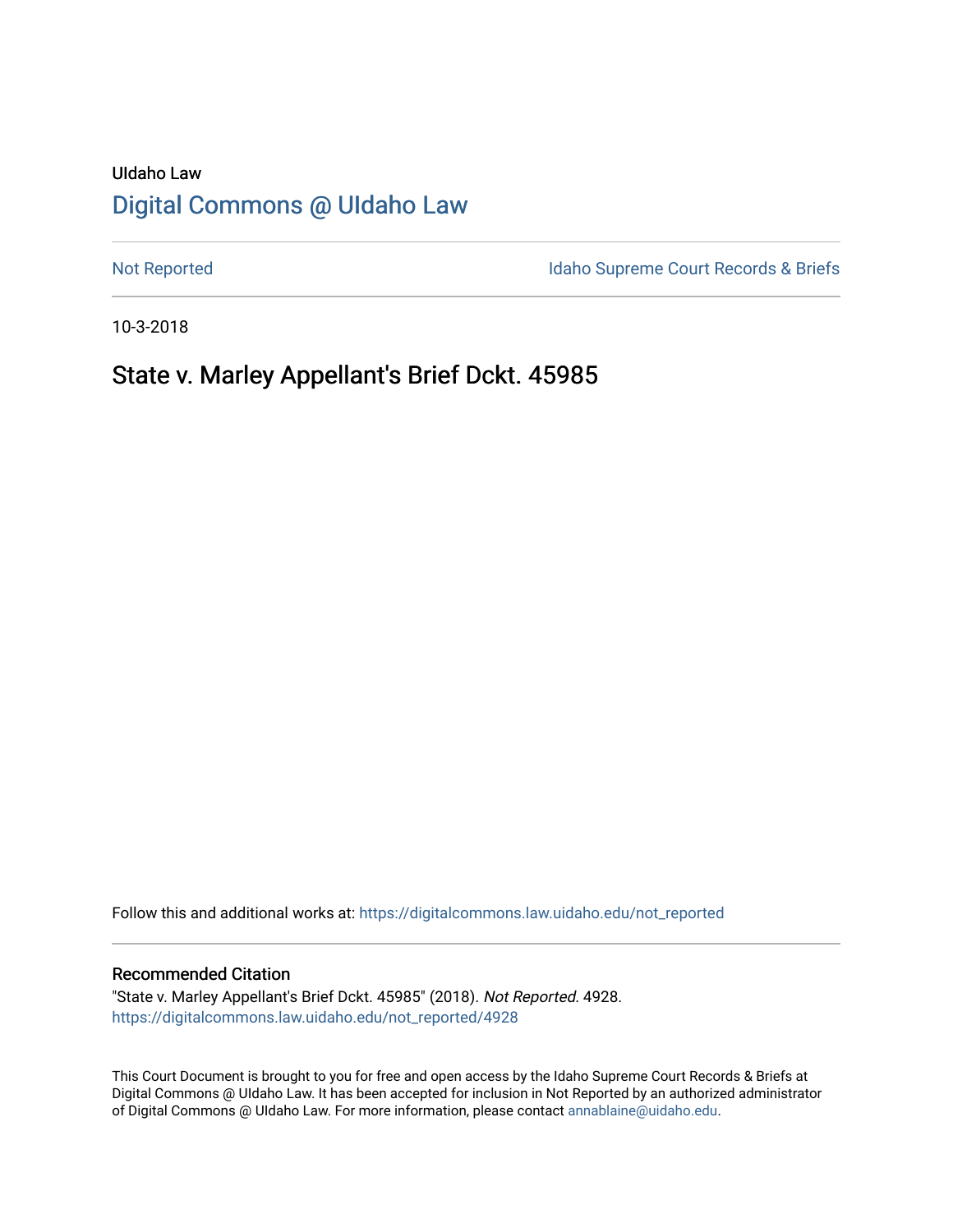Electronically Filed 10/3/2018 11:52 AM Idaho Supreme Court Karel Lehrman, Clerk of the Court By: Brad Thies, Deputy Clerk

ERIC D. FREDERICKSEN State Appellate Public Defender I.S.B. #6555

SALLY J. COOLEY Deputy State Appellate Public Defender I.S.B. #7353 322 E. Front Street, Suite 570 Boise, Idaho 83702 Phone: (208) 334-2712 Fax: (208) 334-2985 E-mail: documents@sapd.state.id.us

## IN THE SUPREME COURT OF THE STATE OF IDAHO

| STATE OF IDAHO,              |                                |
|------------------------------|--------------------------------|
|                              | NO. 45985                      |
| Plaintiff-Respondent,        |                                |
|                              | ELMORE COUNTY NO. CR-2016-1094 |
| V.                           |                                |
|                              |                                |
| <b>COLTON HUNTER MARLEY,</b> | <b>APPELLANT'S BRIEF</b>       |
|                              |                                |
| Defendant-Appellant.         |                                |
|                              |                                |

## STATEMENT OF THE CASE

## Nature of the Case

Pursuant to a plea agreement, Colton Hunter Marley pled guilty to felony DUI. He received an aggregate unified sentence of ten years, with three years fixed. After a period of retained jurisdiction, the district court placed him on probation for ten years.

On appeal, Mr. Marley contends that his felony DUI sentence represents an abuse of the district court's discretion, as it is excessive given any view of the facts.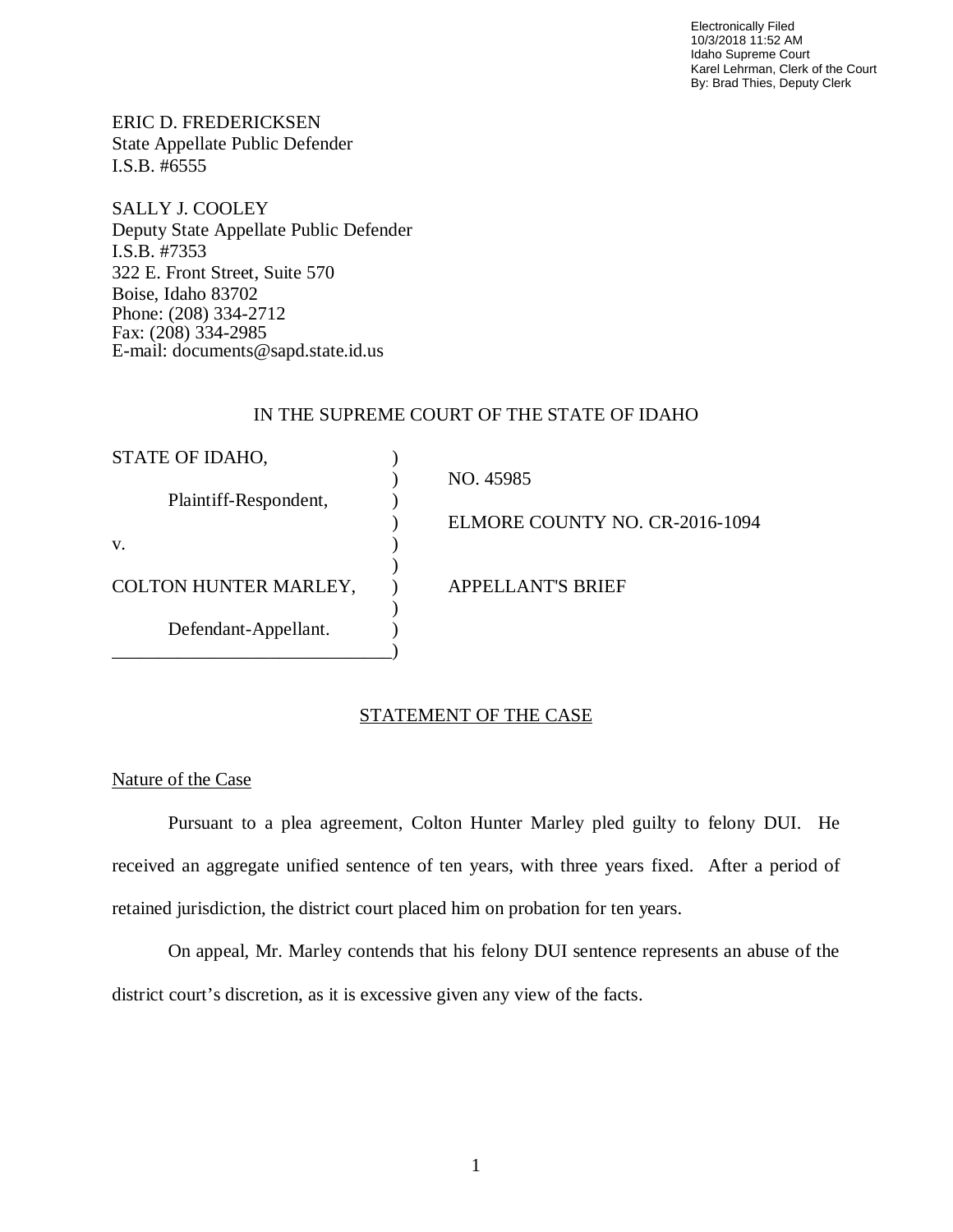#### Statement of the Facts & Course of Proceedings

On May 14, 2016, officers responded to a report of a vehicle spinning its tires and driving on the grass at a park. (R., p.23.) Officers arrived and followed the car. (R., pp.23-24.) They observed the car speed, run a stop sign, and nearly strike a wall. (R., p.24.) The driver then tailgated a black SUV and stopped to yell at the driver of that SUV. (R., p.24.) When law enforcement spoke to the driver, who was identified as Colton Marley, they observed the odor of an alcoholic beverage. (R., p.24.) Mr. Marley had a prior felony DUI conviction. (R., p.85.) Witness also reported that the driver had brandished a firearm at them while they were in the park. (R., p.23.)

Based on these facts, Mr. Marley was charged by Information with one count of felony DUI, misdemeanor reckless driving, misdemeanor disturbing the peace, and misdemeanor exhibition of a deadly weapon. (R., pp.64-67.) In another case, Elmore County CR-2017-708, Mr. Marley was charged with one count of felony injury to jails for breaking a video camera while in custody, and the cases were set together for arraignment. (Tr., p.9, Ls.18-22; R., pp.143-144.)

Pursuant to a plea agreement, Mr. Marley pled guilty with an Alford<sup>[1](#page-2-0)</sup> plea to felony DUI, felony injury to jails, and misdemeanor exhibiting a deadly weapon, and the State agreed not to file a persistent violator enhancement and to dismiss the remaining misdemeanor charges. (R., pp.148-165.) The State agreed to recommend ten years, with three years fixed for the DUI conviction, consecutive to any other case. (R., p.160.) For the injury to jails sentence, the State agreed to recommend five years indeterminate, consecutive to any other case, but concurrent to

<span id="page-2-0"></span><sup>1</sup> *Alford v. North Carolina*, 400 U.S. 25 (1970).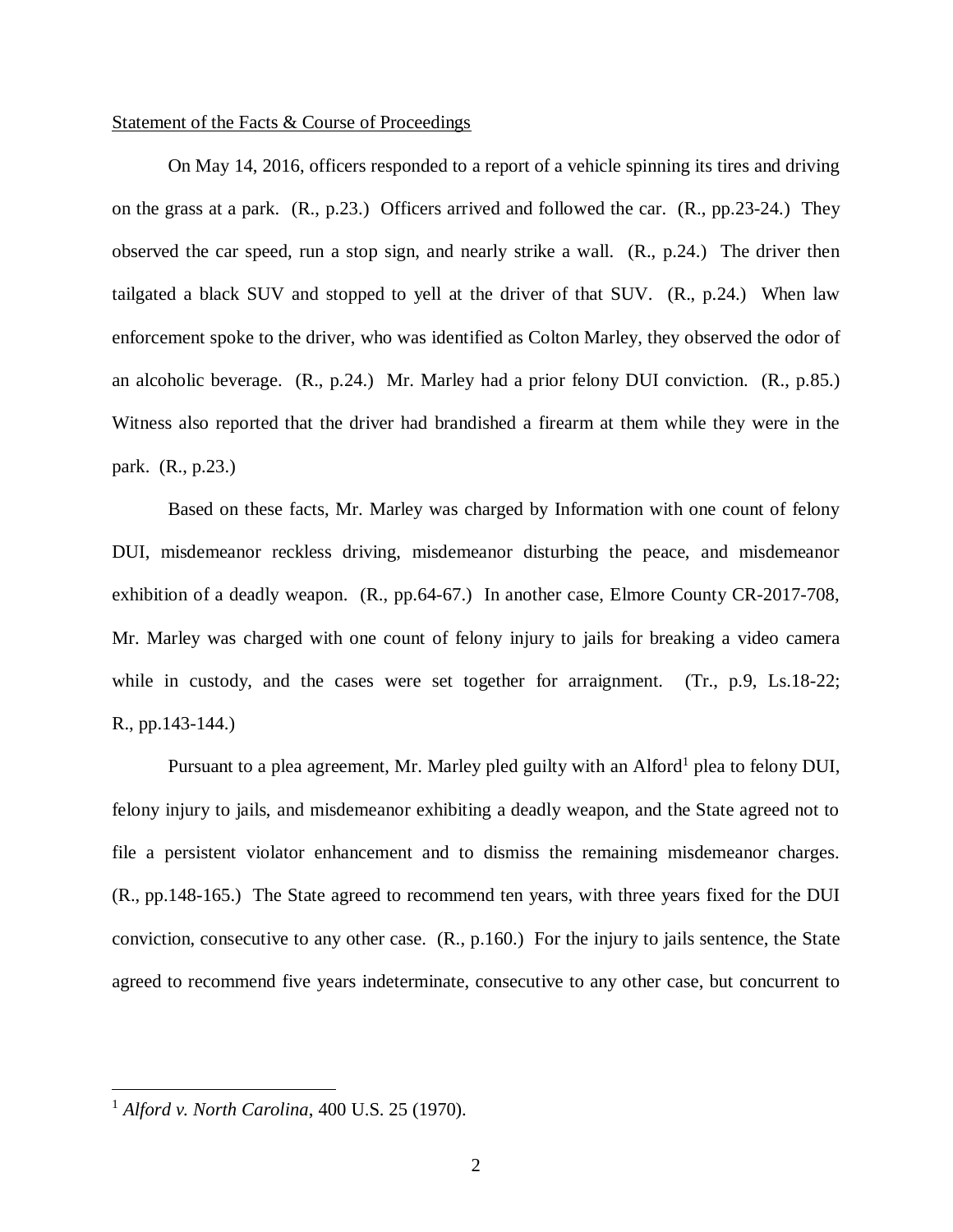the 2016 case. (R., p.160.) Mr. Marley was to be credited for time served in county jail on the exhibition charge. (R., p.160.)

At the sentencing hearing, the State asked the district court to sentence Mr. Marley on the felony DUI to a unified term of ten years, with three years fixed, but to retain jurisdiction. (6/22/17 Tr., p.9, Ls.7-14.) The State asked for five indeterminate years for the felony injury to jails conviction, concurrent with the DUI but consecutive to any other cases. (6/22/17 Tr., p.9, Ls.9-14.) Mr. Marley's counsel asked the district court to sentence Mr. Marley to seven and onehalf years, with two years fixed, for the DUI conviction, and for injuring jails, Mr. Marley's counsel asked for two years indeterminate, with the court retaining jurisdiction on both counts. (6/22/17 Tr., p.11, Ls.12-24.)

 Mr. Marley was sentenced to ten years, with three years fixed, on the felony DUI, and the district court retained jurisdiction. (6/22/17 Tr., p.15, Ls.20-23; R., pp.196-199.) On the injury to jails count, Mr. Marley was sentenced to five indeterminate years, and the district court retained jurisdiction. (6/22/17 Tr., p.16, Ls.20-23; R., pp.196-199.) The court ordered the sentences to be served concurrent to Payette County case number CR [2](#page-3-0)016-1873. $2(6/22/17)$ Tr., p.16, L.24 – p.17, L.4.) After the period of retained jurisdiction, the district court suspended the sentences and placed Mr. Marley on probation for ten years. (3/12/18 Tr., p.23, Ls.13-17; R., pp.219-228.) The district court also sentenced Mr. Marley to an additional 60 days in the county jail due to the issues he had while on the rider. (3/12/18 Tr., p.20, Ls.5-13.)

Mr. Marley filed a notice of appeal timely from the Order Suspending Sentence After Retained Jurisdiction. (R., pp.229-232.)

<span id="page-3-0"></span><sup>&</sup>lt;sup>2</sup> In Payette County CR-2016-1873, Mr. Marley was convicted of burglary, petit theft, and providing false information to a law enforcement officer. (R., p.76.)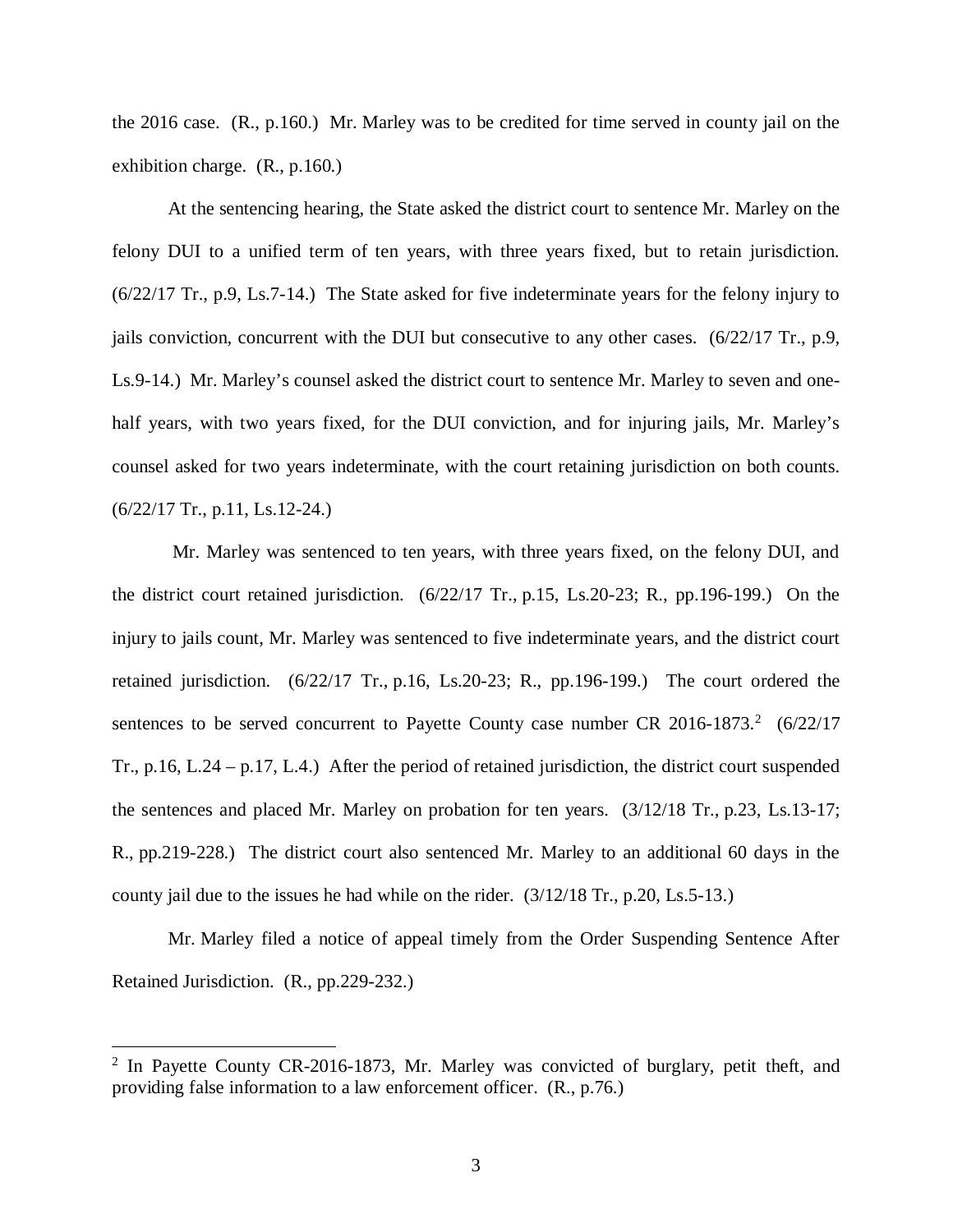#### ISSUES

- I. Did the district court abuse its discretion when it imposed a unified sentence of ten years, with three years fixed, upon Mr. Marley following his plea of guilty to felony DUI?
- II. Did the district court abuse its discretion when it placed Mr. Marley on probation for ten years?

### ARGUMENT

I.

## The District Court Abused Its Discretion When It Imposed A Unified Sentence Of Ten Years, With Three Years Fixed, Upon Mr. Marley Following His Plea Of Guilty To Felony DUI

Mr. Marley asserts that, given any view of the facts, his unified suspended sentence of ten years, with three years fixed, is excessive. Where a defendant contends that the sentencing court imposed an excessively harsh sentence, the appellate court will conduct an independent review of the record giving consideration to the nature of the offense, the character of the offender, and the protection of the public interest. *See State v. Reinke*, 103 Idaho 771 (Ct. App. 1982).

The Idaho Supreme Court has held that, "'[w]here a sentence is within statutory limits, an appellant has the burden of showing a clear abuse of discretion on the part of the court imposing the sentence.'" *State v. Jackson*, 130 Idaho 293, 294 (1997) (quoting *State v. Cotton*, 100 Idaho 573, 577 (1979)). Mr. Marley does not allege that his sentence exceeds the statutory maximum. Accordingly, in order to show an abuse of discretion, Mr. Marley must show that in light of the governing criteria, the sentences were excessive considering any view of the facts. *Id*. The governing criteria or objectives of criminal punishment are: (1) protection of society; (2) deterrence of the individual and the public generally; (3) the possibility of rehabilitation; and (4) punishment or retribution for wrongdoing. *Id*.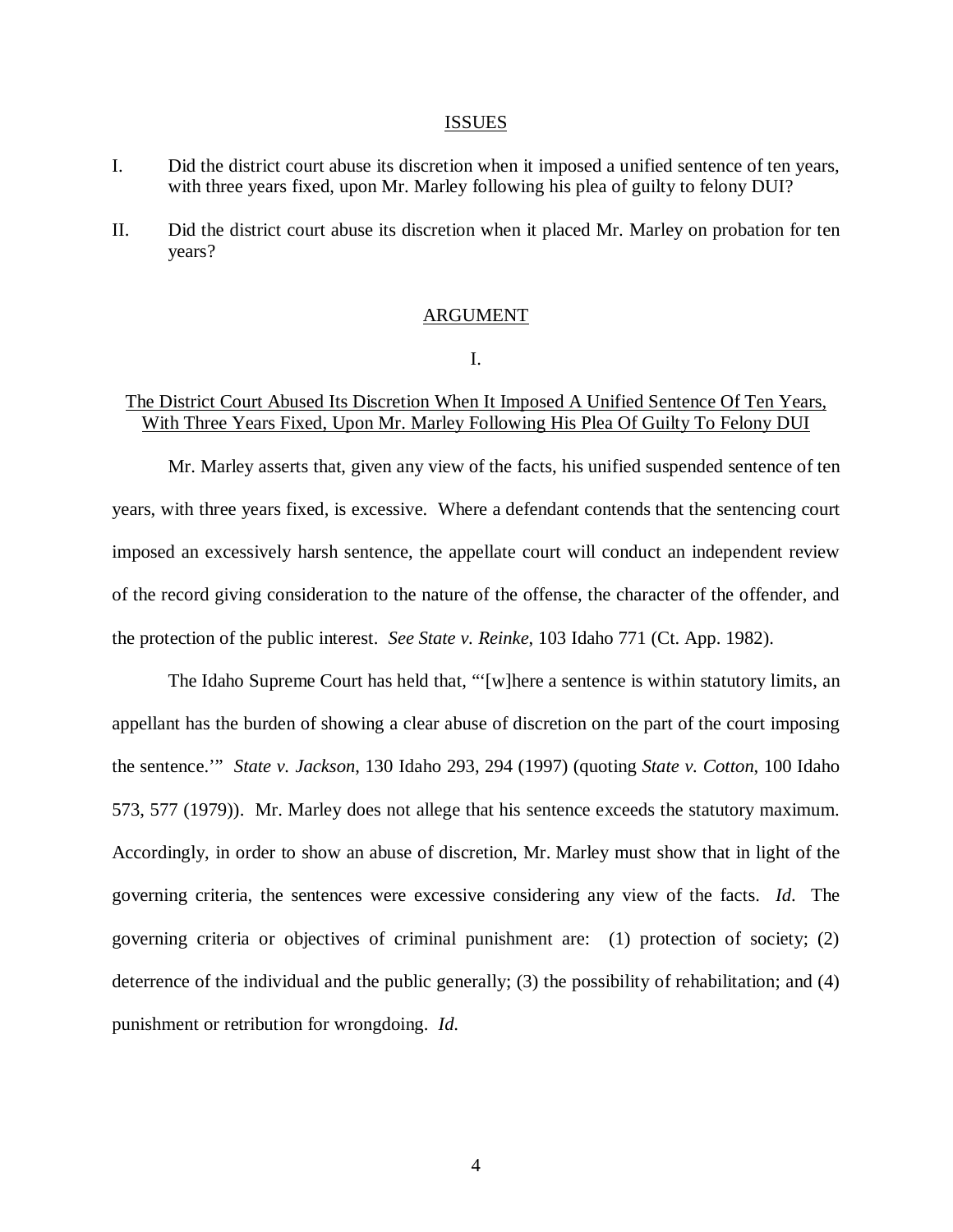In light of the mitigating factors present in this case, Mr. Marley's sentence is excessive considering any view of the facts.

Mr. Marley is only 26 years old, but he has long struggled with an addiction to alcohol. (R., pp.92-93.) He first tried alcohol when he was 11 years old and began drinking regularly beginning at age 12. (R., pp.92-93.) Mr. Marley has also used methamphetamine. (R., pp.92- 93.) The Idaho Supreme Court has held that substance abuse should be considered as a mitigating factor by the district court when that court imposes sentence. *State v. Nice*, 103 Idaho 89 (1982). In *Nice*, the Idaho Supreme Court reduced a sentence based on Nice's lack of prior record and the fact that "the trial court did not give proper consideration of the defendant's alcoholic problem, the part it played in causing defendant to commit the crime and the suggested alternatives for treating the problem." *Id.* at 91. Additionally, the Idaho Supreme Court has ruled that ingestion of drugs and alcohol resulting in impaired capacity to appreciate the criminality of conduct, could be a mitigating circumstance. *State v. Osborn*, 102 Idaho 405, 414 (1981). Mr. Marley realizes that his substance abuse is a problem area in his life, and he wants to stop using drugs and alcohol. (R., p.137.)

Further, Mr. Marley has been diagnosed with ADHD and Generalized Anxiety Disorder. (R., pp.96, 129-132.) He was taking medication for the anxiety disorder while in jail. (R., pp.129-132.) The Idaho Supreme Court has held that the trial court must consider a defendant's mental illness as a factor at sentencing. *Hollon v. State*, 132 Idaho 573, 581 (1999).

Mr. Marley does have a supportive family to assist him in his rehabilitation. He asked for treatment so that he could learn to be a contributing member of society and be there to raise and support his four-year-old daughter. (Tr., p.12, Ls.19-25.) Mr. Marley enjoys spending time with his daughter, and he "want[s] us to have a good life." (R., pp.89, 137.)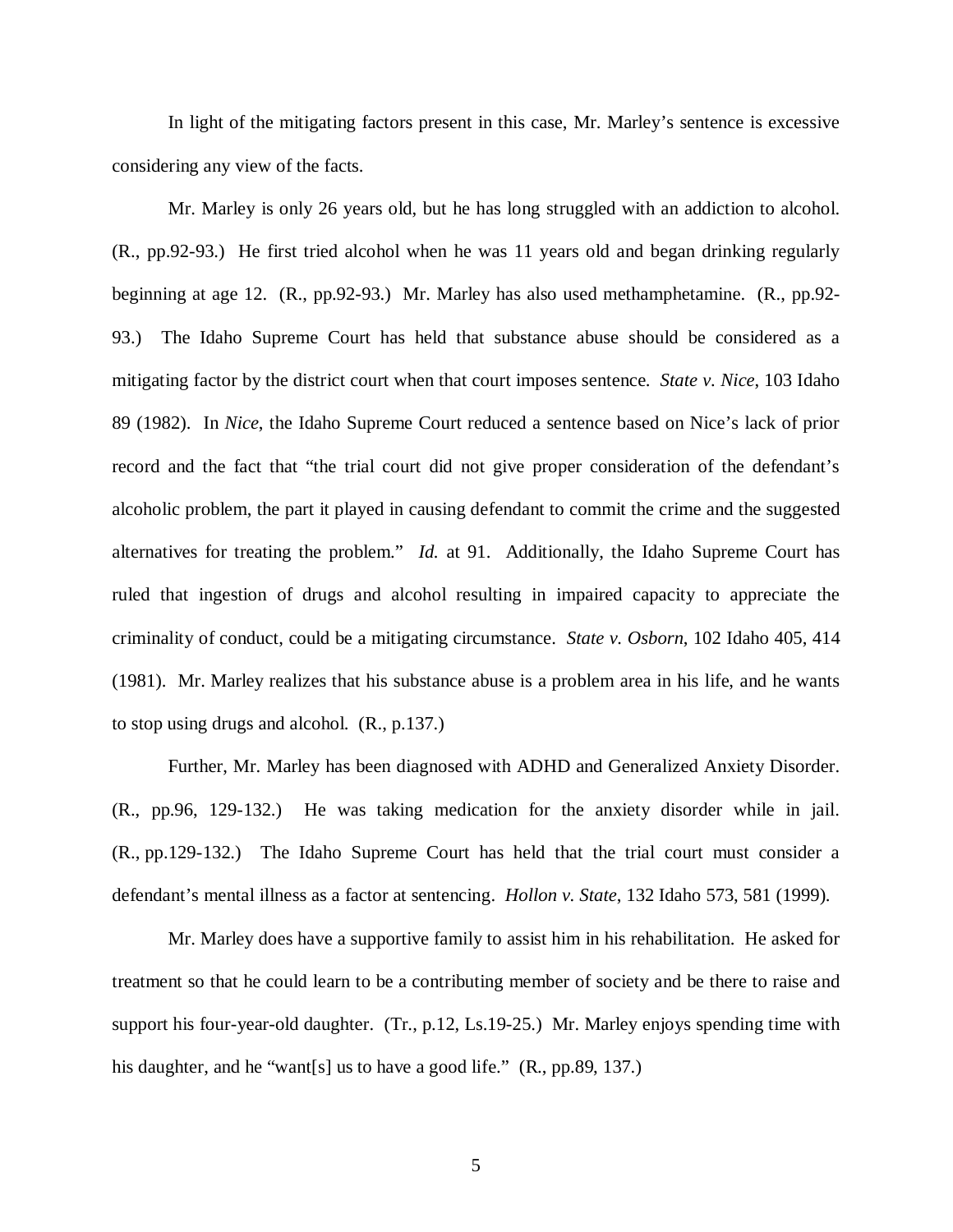Further, Mr. Marley expressed remorse and accepted responsibility for his actions.

(R., pp.148-165.) At his sentencing hearing, Mr. Marley told the court:

Just I'd really appreciate a chance to do the program. Like he was saying,  $I - I$ haven't – this is the longest I've gone without doing drugs maybe since I was 12. In California, the jails are full of drugs. You do more drugs in jail than on the streets. And I've been in custody now for about 11 months, and I've had a lot of time to think about wanting to change my life.

I have a daughter, she just turned 4. And I just  $-$  I really want a  $-$  a program. Like he said, I've never had programming. They always just made me do the time and then get out, and you don't learn anything from it. I'd appreciate just a chance for anything, to get some tools to help me be a member of society, a contributing member, and not just a criminal.

(Tr., p.12, Ls.11-25.) Idaho recognizes that some leniency is required when a defendant expresses remorse for his conduct and accepts responsibility for his acts. *Shideler*, 103 Idaho at 595; *State v. Alberts*, 121 Idaho 204, 209 (Ct. App. 1991).

Based upon the above mitigating factors, Mr. Marley asserts that the district court abused its discretion by imposing an excessive sentence upon him. He asserts that had the district court properly considered his remorse, family support, and substance abuse/addiction it would have imposed a less severe sentence.

II.

## The District Court Abused Its Discretion When It Placed Mr. Marley On Probation For A Period Of Ten Years Because This Length Of Time Is Not Reasonably Related To The Goal Of Rehabilitation

Mr. Marley asserts that, given any view of the facts, his ten-year period of probation is excessive because this length of time is not reasonably related to the goal of rehabilitation.

Idaho Code § 19-2601 provides that a district court has discretion to suspend the execution of judgment and place a defendant on probation "under such terms and conditions as it deems necessary and appropriate. . . ." I.C. § 19-2601(2). A district court has broad discretion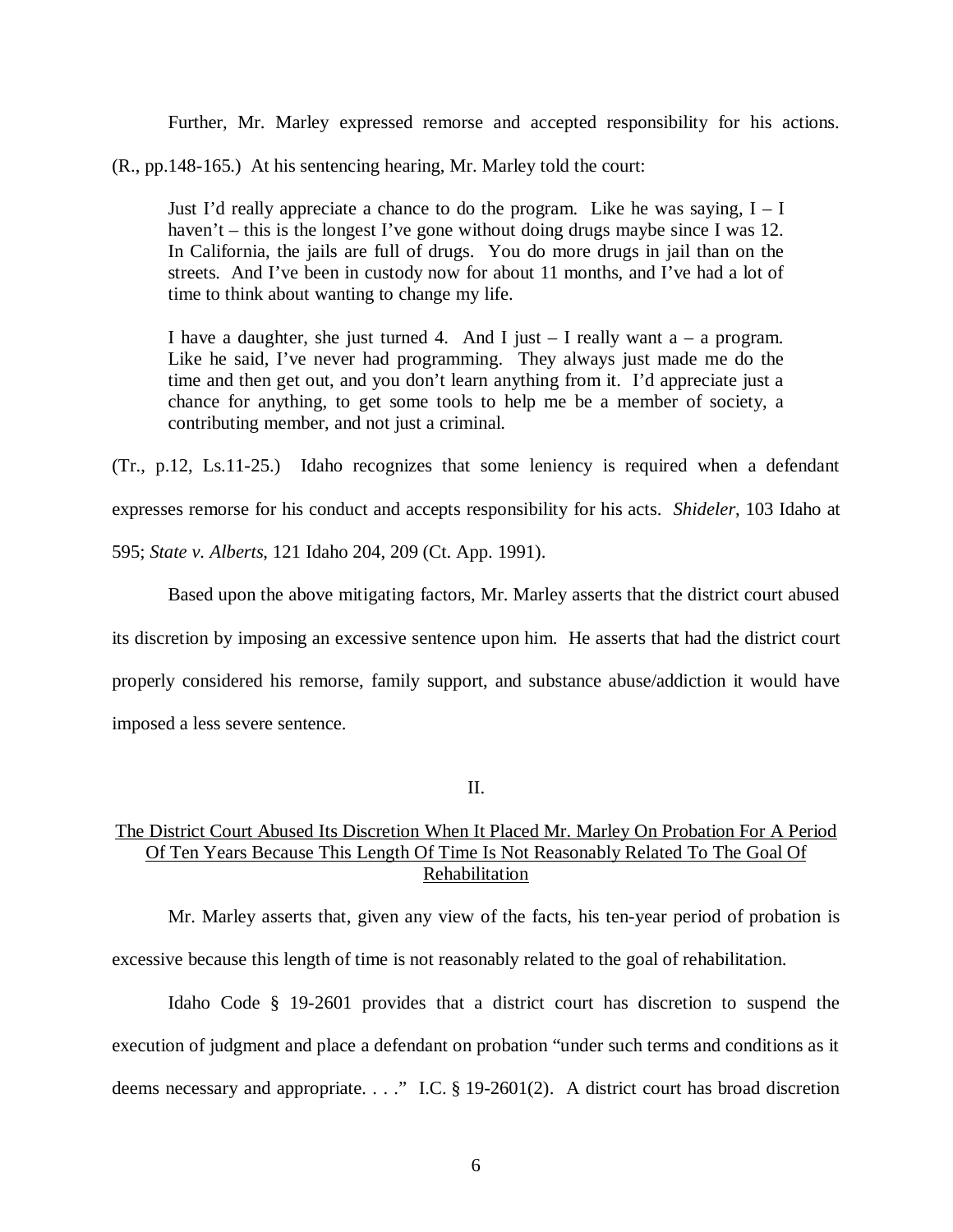with regards to probation and generally, it can prescribe the terms and conditions of probation. *State v. Schumacher*, 131 Idaho 484, 486 (Ct. App. 1998).

However, a condition of probation must be reasonably related to the purpose of probation, which is rehabilitation. *State v. McCool*, 139 Idaho 804, 807 (2004); *State v. Dicksen*, 152 Idaho 70, 75 (Ct. App. 2011). Idaho Code Section 19-2601(4) does not, however, provide the trial court with authority to impose arbitrary or unreasonable conditions. *Dicksen*, 152 Idaho at 75. A condition of probation that is impossible to fulfill is improper. *State v. Sandoval*, 92 Idaho 853, 861 (1969); *see also State v. Wakefield*, 145 Idaho 270, 274 (Ct. App. 2007) ("Certainly a condition of probation that sets a probationer up for near-certain failure can not be said to be reasonably related to the ultimate goal of rehabilitation."). Further, a defendant "may challenge unreasonable conditions of probation." *State v. Urrabazo*, 150 Idaho 158, 162 (2010).

Here, Mr. Marley asserts that a condition of his probation is the actual length of the probation, which he asserts is excessive for the same reasons identified in Section I. Further, "[t]he average probation sentence in Idaho is five years. In comparison, the average probation sentence in the U.S. is three years, or 40 percent shorter." Council of State Governments Justice Center, *Justice Reinvestment In Idaho: Analysis and Policy Framework*, at [https://www.idoc.idaho.gov/content/document/justice\\_reinvestment\\_in\\_idaho\\_report](https://www.idoc.idaho.gov/content/document/justice_reinvestment_in_idaho_report) (last visited September 19, 2018). "Probation sentences in the state are lengthy, yet revocations from probation tend to occur early in the supervision period." *Id*. Here, Mr. Marley was sentenced to ten years of probation for his non-violent crimes, well in excess of the national average and even the average probation sentence in Idaho.

In light of the totality of the circumstances, Mr. Marley contends that the period of ten years to be on probation was not reasonably related to the objective of rehabilitation. Rather, he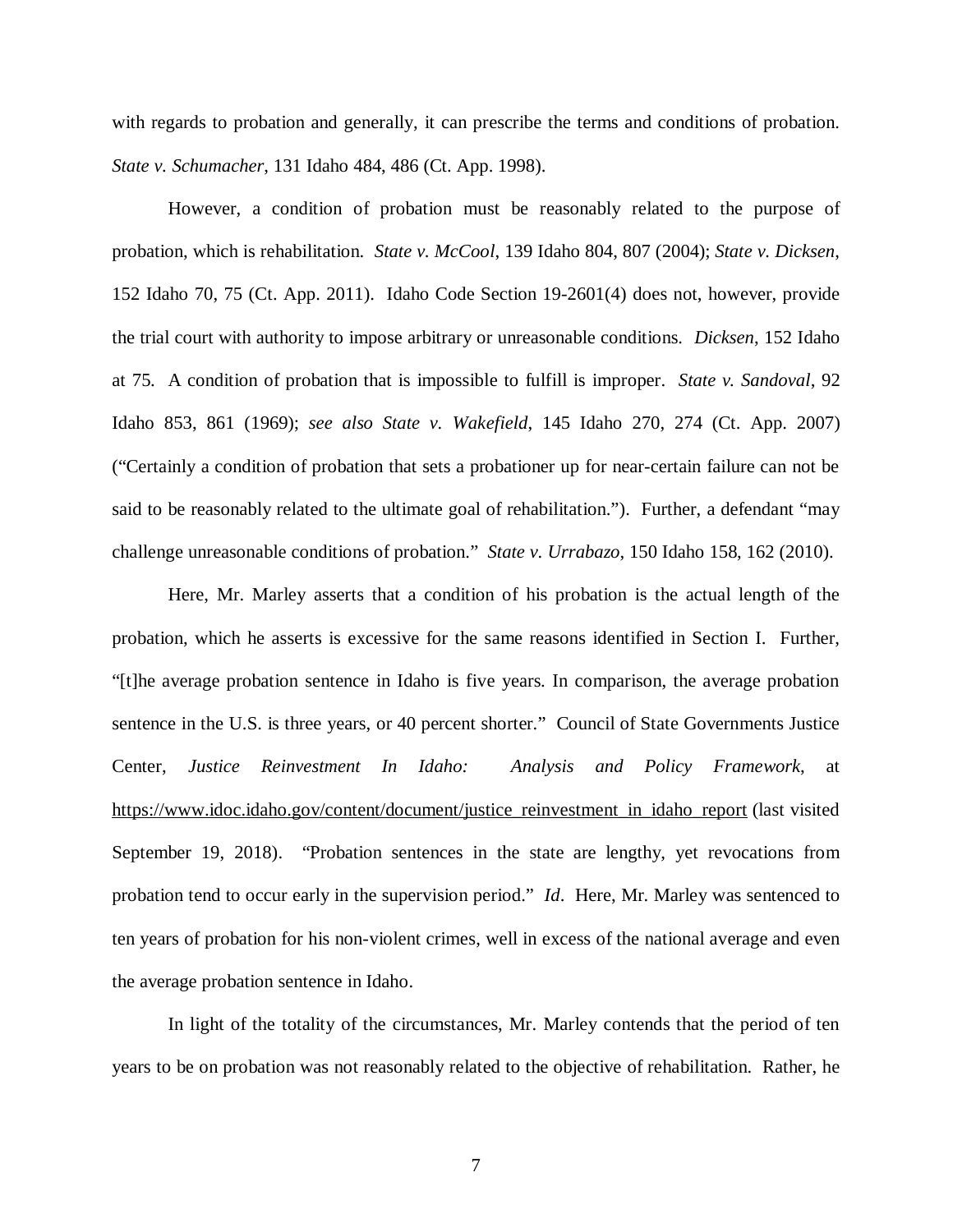asserts that the condition was unreasonable because there is no indication that it would take ten years for Mr. Marley to be rehabilitated. It was an unnecessary restriction on his liberty because during these ten years, he has to comply with the other terms of probation, and if he violates those terms, he could be sent to prison for up to ten years. A term of ten years is not reasonably related to curtailing any inclinations Mr. Marley may, or may not have, to commit crimes similar to the one for which he was convicted. Therefore, the district court abused its discretion by ordering that the probation last ten years, and a shorter term is appropriate.

### **CONCLUSION**

Mr. Marley respectfully requests that this Court reduce his sentence as it deems appropriate. Alternatively, Mr. Marley respectfully requests that this Court find that the length of his probation is unreasonable, and reduce the length of probation. Alternatively, he requests that his case be remanded to the district court for a new sentencing hearing.

DATED this 3<sup>rd</sup> day of October, 2018.

/s/ Sally J. Cooley SALLY J. COOLEY Deputy State Appellate Public Defender